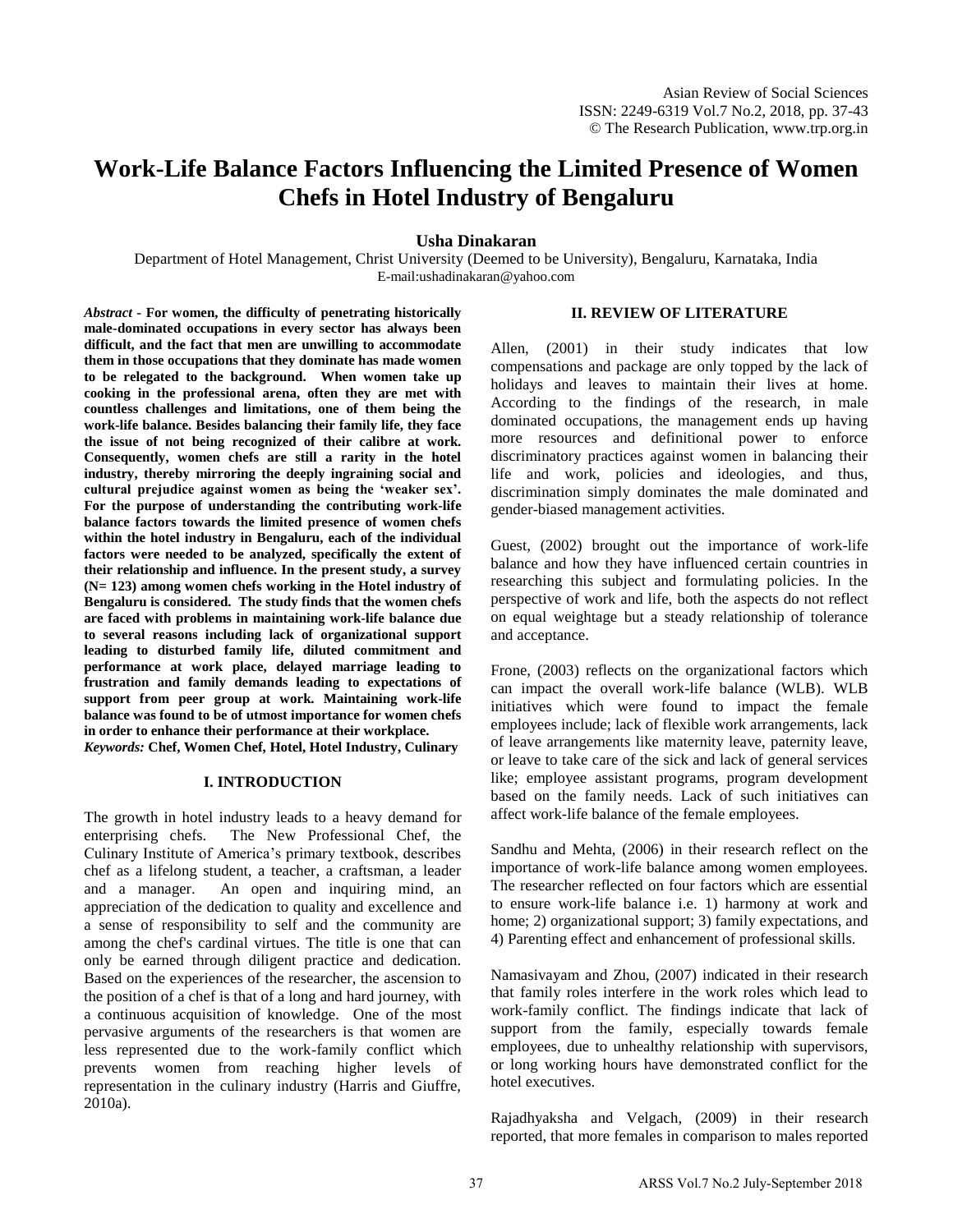that they faced family interference related to their work. The study also concluded that women with dependent children faced more difficulties in managing work and family life as mothers in India have to spend more time looking after them and their education when compared to their fathers.

Hsieh and Eggers, (2010) in their research indicate that according to most of the managers within the hotel industry, it is common to make sacrifices at the young age in terms of family life in order to achieve success and career advancement. According to the findings, in order to achieve managerial position, one needs to be flexible to work in odd working hours and further all the managers indicated that spousal support was important in alleviating work-life conflict.

Reddy et al., (2010) in their research indicate that lack of family support, lack of co-worker support, and lack of supervisor support are some of the factors affecting worklife balance of women employees. Further, they also indicated that WLB policies, work-family culture and job characteristics are secondary factors which have found to moderately impact the female gender when compared to their male counterparts.

Doble and Supriya, (2010) in their research reflect on five factors which ensure work-life balance for women employees. The study findings are divided into two parts wherein work-based factors included; flexible working time, option to work part time or as a freelancer, and freedom to work from home in case of emergency. Further, the family related factors included; availability of child care facility in the office premises, and flexibility to take care of emergency in the times of crises. Lack of any of these facilities can pose conflicts for the female employees.

Mathew and N.Pachanatha, (2011) in their research indicate that role overload, problems with time management and lack of proper social support are some of the factors which affect work-life balance among women employees across India.

Kehl, (2012) indicates that hotel employees due to continuous working hours are unable achieve work-life balance. They indicated that lack of flexibility in management and scheduling of tasks impact work-life balance.

According to Martin & Barnard, (2013) psychological barriers inhibit women from reaching the male-dominated occupations, since there is a stereotypical gender role expectations involved. These women suffer from feeling inadequate and having low self-esteem and low selfconfidence that calls for not being able to rise up to the top positions. Further, the researchers highlighted other issues like wage-gap disparity and salary inequities make gender inequality and discrimination to persist, and such issues inhibit women's career progression. Karatepe, (2013) in their research point towards lack of policies and benefits Usha Dinakaran<br>
that they headed family interference related to their work. The<br>
http who concluded that women with dependent children<br>
noted more difficulties in manging work and family life as<br>
nothers in India have to

like; paid leaves, premise childcare, health insurance, flexible or compressed working hours to be important factors impacting the overall work-life balance within the hotel industry. The researchers further indicated that lack of support for work-life balance needed for sustainable working environment impacts the overall performance of the employees as well.

Natalie and Janine, (2013) indicated that there are four organizational policies which when worked upon can impact on the work-life balance of the women employees. These include; employee-centric flexible work practices, part-time or flexible working hours, paid and unpaid leave and access to childcare facilities in the office premise. The research also reflected that several organizations are now adopting several policies which are focussed on employee health, safety and welfare, wherein they introduce yoga and stress management practices on regular basis.

Ispeeta and Mitu, (2014) reflected on the importance of organizational policies in influencing work-life balance. Among the factors which were evaluated in the study, work load adjustment, level of exhaustion, preferential working hours, trust/sense of belongingness, social support, lack of crèche facilities in office premises, stress and health related problems, lack of support from children in management of work are some of the factors which affect work-life balance among women employees across different domains.

# **III. RESEARCH METHODOLOGY**

## *A. Objective of the Study*

To comprehend the work-place challenges faced by women chefs in the hotel industry.

## *B. Hypothesis*

The relationship between various work-life balance factors leading to the limited presence of women chefs in the hotel industry has helped develop the following hypothesis to be tested further in the present research study:-

Null Hypothesis  $(H_{N1})$ : Factors affecting Work-life Balance of women chefs do not contribute towards their limited presence in the hotel industry.

Alternative Hypothesis  $(H_{A1})$ : Factors affecting Work-life Balance of women chefs contribute towards their limited presence in the hotel industry.

## *C. Design of the Study*

The design of this study is descriptive. The present study employed quantitative research approach, wherein perception and experience of women chefs besides their problems in professional life were obtained. The study was carried out on 123 women chefs working in star hotels in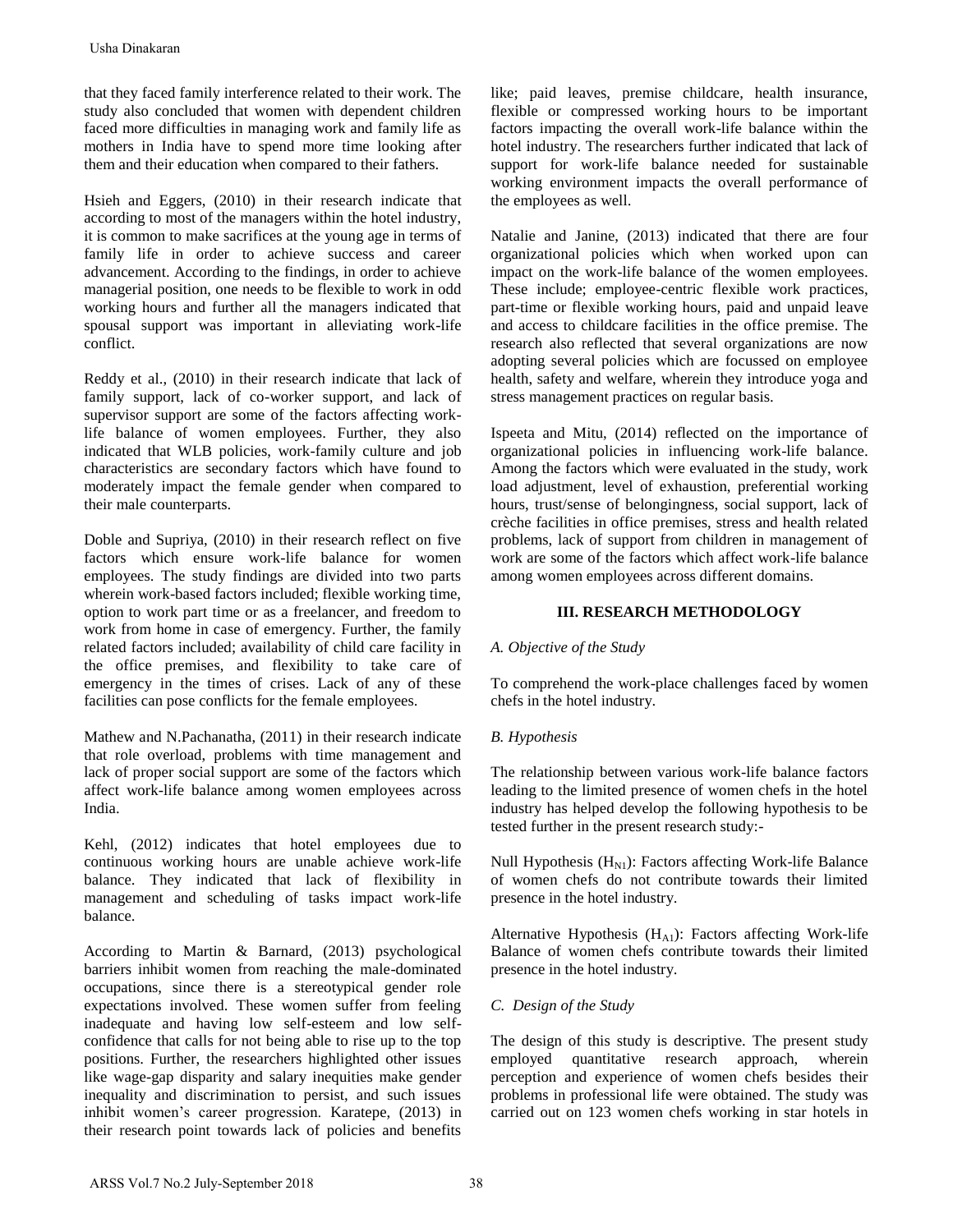Bengaluru, Karnataka. Purposive sampling method was adopted.

# **IV. RESULTS AND DISCUSSION**

### *A. Effect of Work Factors and Family Factors on Women Chefs*

Total aggregate score of the responses for all the eight subitems is 3655 against a maximum score of 4920 indicating that the respondents agree that *work factors* act as a challenge to their professional life. It is evident that women have several responsibilities to manage at their home and that acts as a challenge to them in their workplace. Davidson et al., (2012) pointed out that most of the women quit the job as it is difficult for them to manage the responsibilities at home and work with equal efficiency. Moreover, long working hours and tiredness do not allow them to perform well in their workplace. The respondents nodded in agreement with respect to *family factors* as well. Total aggregate score of the responses for all the seven subitems is 3260 against a maximum score of 4315. The result suggests that the respondents agree family factors influence work-life balance. Buddhapriya (2009) studied the challenges of women and pointed out that in India the women face enormous pressure from the family that hinders their work in the workplace. The total actual score of work life balance is  $6915 (3655 + 3260)$  and it is close to the total agreed score of 7380 (4x15x123). Hence the outcome of the overall statement indicates that work life balance problems affects the respondents.

#### *B. Perceptions of Different Groups of Women Chefs on Work-Life Balance*

The age (four level) and marital status (three levels) are considered as independent variables and work life problems faced by women chefs become the dependent variable for the descriptive statistics to understand the perception of age and marital status groups of chefs towards work-life balance.

| TABLE I PERCEPTIONS OF AGE AND MARITAL STATUS ON |
|--------------------------------------------------|
| WORK-LIFE BALANCE                                |

|                                                                                                             | Purposive sampling method was                                                                                                                                                                                          |     | TABLE I PERCEPTIONS OF AGE AND MARITAL STATUS ON                                                                                                                                                                                                                                                                                                                                                                                                                                                 |                          |         |                |                  |                                     |
|-------------------------------------------------------------------------------------------------------------|------------------------------------------------------------------------------------------------------------------------------------------------------------------------------------------------------------------------|-----|--------------------------------------------------------------------------------------------------------------------------------------------------------------------------------------------------------------------------------------------------------------------------------------------------------------------------------------------------------------------------------------------------------------------------------------------------------------------------------------------------|--------------------------|---------|----------------|------------------|-------------------------------------|
|                                                                                                             |                                                                                                                                                                                                                        |     |                                                                                                                                                                                                                                                                                                                                                                                                                                                                                                  | <b>WORK-LIFE BALANCE</b> |         |                |                  |                                     |
|                                                                                                             | and Family Factors on Women                                                                                                                                                                                            |     | Age                                                                                                                                                                                                                                                                                                                                                                                                                                                                                              | <b>Marital Status</b>    |         | N              | Mean             | <b>SD</b>                           |
|                                                                                                             |                                                                                                                                                                                                                        |     |                                                                                                                                                                                                                                                                                                                                                                                                                                                                                                  | Single                   |         | 14             | 2.5333           | 1.15854                             |
|                                                                                                             | the responses for all the eight sub-                                                                                                                                                                                   |     |                                                                                                                                                                                                                                                                                                                                                                                                                                                                                                  | Married                  |         | 26             | 2.0487           | 0.65769                             |
|                                                                                                             | naximum score of 4920 indicating                                                                                                                                                                                       |     | 21-30 Years                                                                                                                                                                                                                                                                                                                                                                                                                                                                                      | Others                   |         | 5              | 1.5200           | 0.64187                             |
|                                                                                                             | ree that <i>work factors</i> act as a                                                                                                                                                                                  |     |                                                                                                                                                                                                                                                                                                                                                                                                                                                                                                  | Total                    |         | 45             | 2.1407           | 0.88183                             |
|                                                                                                             | evident<br>that                                                                                                                                                                                                        |     |                                                                                                                                                                                                                                                                                                                                                                                                                                                                                                  | Single                   |         | 20             | 2.4900           | 0.69156                             |
|                                                                                                             | sponsibilities to manage at their                                                                                                                                                                                      |     |                                                                                                                                                                                                                                                                                                                                                                                                                                                                                                  | Married                  |         | 30             | 2.1111           | 1.01065                             |
| a challenge to them in their<br>l., (2012) pointed out that most of<br>s it is difficult for them to manage |                                                                                                                                                                                                                        |     |                                                                                                                                                                                                                                                                                                                                                                                                                                                                                                  | Others                   |         | $\overline{c}$ | 1.5000           | 0.70711                             |
|                                                                                                             |                                                                                                                                                                                                                        |     |                                                                                                                                                                                                                                                                                                                                                                                                                                                                                                  | Total                    |         | 52             | 2.2333           | 0.90801                             |
|                                                                                                             | ne and work with equal efficiency.<br>hours and tiredness do not allow                                                                                                                                                 |     |                                                                                                                                                                                                                                                                                                                                                                                                                                                                                                  | Single                   |         | 7              | 2.7429           | 0.72565                             |
|                                                                                                             | their workplace. The respondents                                                                                                                                                                                       |     |                                                                                                                                                                                                                                                                                                                                                                                                                                                                                                  | Married                  |         | 5              | 3.6267           | 0.87762                             |
|                                                                                                             | in respect to <i>family factors</i> as well.                                                                                                                                                                           |     | 41-50 Years                                                                                                                                                                                                                                                                                                                                                                                                                                                                                      | Others                   |         | 2              | 2.5000           | 0.70711                             |
|                                                                                                             | he responses for all the seven sub-                                                                                                                                                                                    |     |                                                                                                                                                                                                                                                                                                                                                                                                                                                                                                  | Total                    |         | 14             | 3.0238           | 0.86196                             |
|                                                                                                             | aximum score of 4315. The result<br>ents agree family factors influence                                                                                                                                                |     |                                                                                                                                                                                                                                                                                                                                                                                                                                                                                                  | Single                   |         | 3              | 1.8667           | 0.78599                             |
|                                                                                                             | studied<br>the                                                                                                                                                                                                         |     |                                                                                                                                                                                                                                                                                                                                                                                                                                                                                                  | Married                  |         | 5              | 1.8267           | 0.80636                             |
|                                                                                                             | nd pointed out that in India the                                                                                                                                                                                       |     | 51-60 Years                                                                                                                                                                                                                                                                                                                                                                                                                                                                                      | Others                   |         | $\overline{4}$ | 2.3833           | 1.25122                             |
|                                                                                                             | essure from the family that hinders                                                                                                                                                                                    |     |                                                                                                                                                                                                                                                                                                                                                                                                                                                                                                  | Total                    |         | 12             | 2.0222           | 0.92040                             |
|                                                                                                             | ce. The total actual score of work<br>$6 + 3260$ ) and it is close to the total                                                                                                                                        |     |                                                                                                                                                                                                                                                                                                                                                                                                                                                                                                  |                          |         |                | 2.5015           | 0.87024                             |
|                                                                                                             | 5x123). Hence the outcome of the                                                                                                                                                                                       |     |                                                                                                                                                                                                                                                                                                                                                                                                                                                                                                  | Single                   |         | 44             |                  |                                     |
|                                                                                                             | es that work life balance problems                                                                                                                                                                                     |     | Total                                                                                                                                                                                                                                                                                                                                                                                                                                                                                            | Married                  |         | 66             | 2.1798           | 0.94295                             |
|                                                                                                             |                                                                                                                                                                                                                        |     |                                                                                                                                                                                                                                                                                                                                                                                                                                                                                                  | Others<br>Total          |         | 13<br>123      | 1.9333<br>2.2688 | 0.91400<br>0.92663                  |
|                                                                                                             | ent Groups of Women Chefs on<br>I marital status (three levels) are<br>t variables and work life problems<br>become the dependent variable for<br>o understand the perception of age<br>ups of chefs towards work-life |     | In Table I above, women chefs aged between 21 and 3<br>years, from 31 to 40 years and 51 to 60 years account fo<br>88.6 of the total population with a score range from 2.02 to<br>2.23 indicating low satisfaction as the values are slightly<br>over 2. The remaining 11.4% of women chefs aged from 4<br>to 50 years have a score of 3.02 indicating a satisfaction<br>level which is neutral. The results are verified with the help<br>of statistical analysis in the following table 4.27. |                          |         |                |                  |                                     |
|                                                                                                             | <b>Type III</b>                                                                                                                                                                                                        |     | ABLE II RESULTS OF 4*3 FACTORIAL ANOVA ON WORK-LIFE BALANCE FACTORS                                                                                                                                                                                                                                                                                                                                                                                                                              |                          |         |                |                  |                                     |
|                                                                                                             | <b>Sum of Squares</b>                                                                                                                                                                                                  | Df  | <b>Mean Square</b>                                                                                                                                                                                                                                                                                                                                                                                                                                                                               | F value                  | P Value |                |                  |                                     |
|                                                                                                             | $20.363^a$                                                                                                                                                                                                             | 11  | 1.851                                                                                                                                                                                                                                                                                                                                                                                                                                                                                            | 2.435                    | 0.009   |                |                  |                                     |
|                                                                                                             | 292.563                                                                                                                                                                                                                | 1   | 292.563                                                                                                                                                                                                                                                                                                                                                                                                                                                                                          | 384.807                  | 0.000   |                |                  |                                     |
|                                                                                                             | 7.662                                                                                                                                                                                                                  | 3   | 2.554                                                                                                                                                                                                                                                                                                                                                                                                                                                                                            | 3.359                    | 0.021   |                |                  |                                     |
|                                                                                                             | 1.724                                                                                                                                                                                                                  | 2   | 0.862                                                                                                                                                                                                                                                                                                                                                                                                                                                                                            | 1.134                    | 0.326   |                |                  |                                     |
|                                                                                                             | 7.593                                                                                                                                                                                                                  | 6   | 1.266                                                                                                                                                                                                                                                                                                                                                                                                                                                                                            | 1.665                    | 0.136   |                |                  |                                     |
|                                                                                                             | 84.392                                                                                                                                                                                                                 | 111 | 0.760                                                                                                                                                                                                                                                                                                                                                                                                                                                                                            |                          |         |                |                  |                                     |
|                                                                                                             | 737.911                                                                                                                                                                                                                | 123 |                                                                                                                                                                                                                                                                                                                                                                                                                                                                                                  |                          |         |                |                  |                                     |
|                                                                                                             | 104.755                                                                                                                                                                                                                | 122 |                                                                                                                                                                                                                                                                                                                                                                                                                                                                                                  |                          |         |                |                  |                                     |
|                                                                                                             | loove indicate that the four groups<br>age reject the null hypothesis ( $f =$                                                                                                                                          |     | a. R Squared = $0.194$ , (Adjusted R Squared = $0.115$ )<br>2.554, df = 3, $p = \langle .05 \rangle$ indicating that while age has<br>significant influence on the work-life balance of the women                                                                                                                                                                                                                                                                                                |                          |         |                |                  |                                     |
|                                                                                                             |                                                                                                                                                                                                                        | 39  |                                                                                                                                                                                                                                                                                                                                                                                                                                                                                                  |                          |         |                |                  | ARSS Vol.7 No.2 July-September 2018 |

| Source              | <b>Type III</b><br><b>Sum of Squares</b> | Df             | <b>Mean Square</b> | <b>F</b> value | P Value |
|---------------------|------------------------------------------|----------------|--------------------|----------------|---------|
| Corrected Model     | $20.363^a$                               | 11             | 1.851              | 2.435          | 0.009   |
| Intercept           | 292.563                                  | 1              | 292.563            | 384.807        | 0.000   |
| Age                 | 7.662                                    | 3              | 2.554              | 3.359          | 0.021   |
| Marital status      | 1.724                                    | $\overline{c}$ | 0.862              | 1.134          | 0.326   |
| Age* Marital status | 7.593                                    | 6              | 1.266              | 1.665          | 0.136   |
| Error               | 84.392                                   | 111            | 0.760              |                |         |
| Total               | 737.911                                  | 123            |                    |                |         |
| Corrected Total     | 104.755                                  | 122            |                    |                |         |

TABLE II RESULTS OF 4\*3 FACTORIAL ANOVA ON WORK-LIFE BALANCE FACTORS

The results in Table II above indicate that the four groups included in the variable age reject the null hypothesis ( $f =$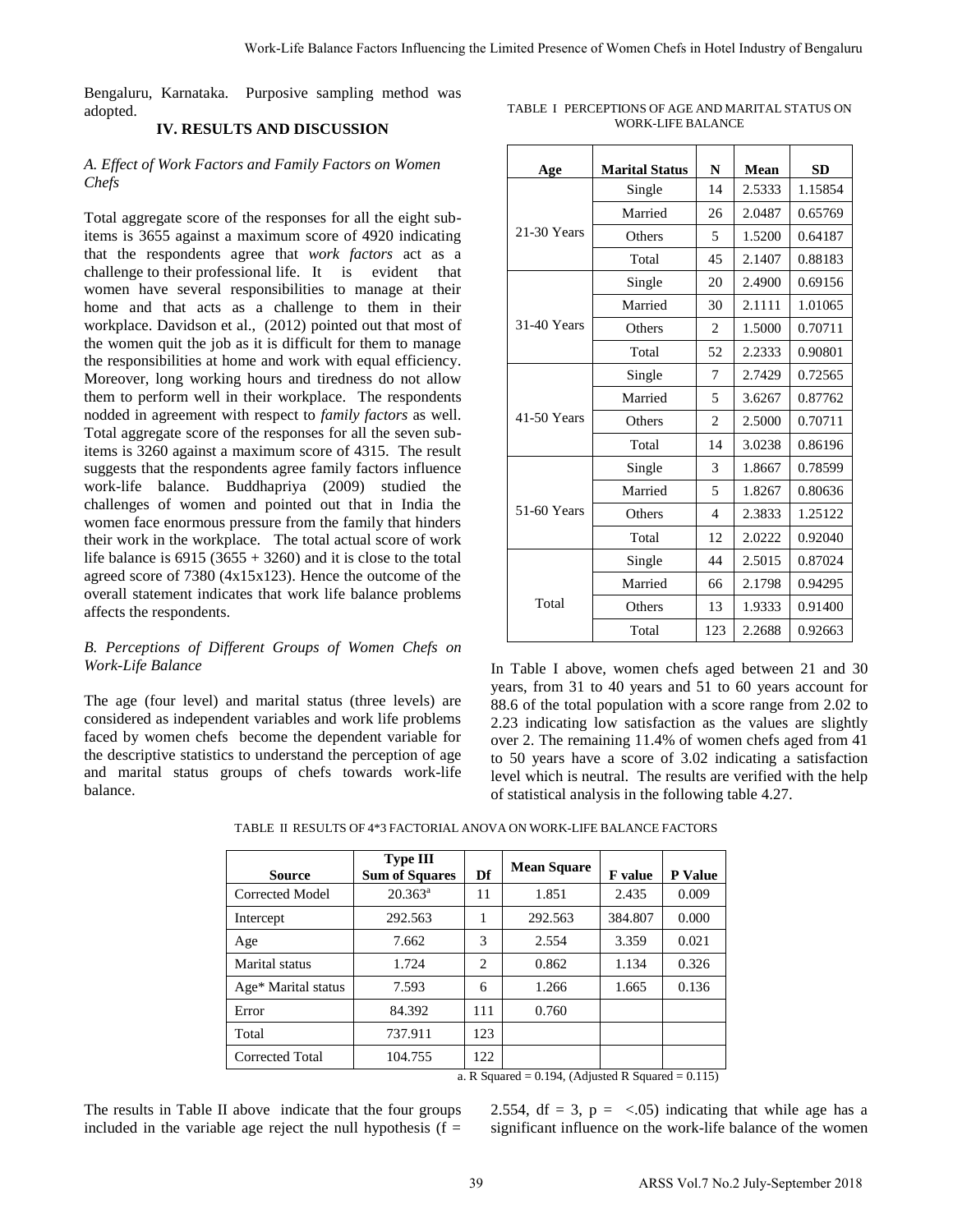accepts the null hypothesis (F= 1.266, df = 6, p= <.05). As age group indicates significance, multiple comparison test is carried out.

|               |                 |                              |                       |                   | 95% Confidence Interval for Difference <sup>b</sup> |                              |
|---------------|-----------------|------------------------------|-----------------------|-------------------|-----------------------------------------------------|------------------------------|
| Age $(I)$     | Age $(J)$       | <b>Mean Difference (I-J)</b> | <b>Standard Error</b> | Sig. <sup>b</sup> | <b>Lower Bound</b>                                  | <b>Upper</b><br><b>Bound</b> |
|               | $31 - 40$ years | .000                         | .275                  | .999              | $-.544$                                             | .545                         |
| 21-30 Years   | $41 - 50$ years | $-.922$ <sup>*</sup>         | .312                  | .004              | $-1.541$                                            | $-.304$                      |
|               | $51 - 60$ years | .008                         | .304                  | .978              | $-.594$                                             | .611                         |
|               | 21 - 30 years   | .000                         | .275                  | .999              | $-.545$                                             | .544                         |
| 31-40 Years   | $41 - 50$ years | $-.923*$                     | .347                  | .009              | $-1.611$                                            | $-.235$                      |
|               | 51 - 60 years   | .008                         | .340                  | .981              | $-.665$                                             | .681                         |
|               | $21 - 30$ years | $-.922*$                     | .312                  | .004              | .304                                                | 1.541                        |
| $41-50$ Years | $31 - 40$ years | $-.923$ <sup>*</sup>         | .347                  | .009              | .235                                                | 1.611                        |
|               | 51 - 60 years   | $-.931$ *                    | .371                  | .013              | .197                                                | 1.665                        |
|               | $21 - 30$ years | $-.008$                      | .304                  | .978              | $-.611$                                             | .594                         |
| 51-60 Years   | $31 - 40$ years | $-.008$                      | .340                  | .981              | .681                                                | .665                         |
|               | $41 - 50$ years | $-.931$ *                    | .37 <sup>°</sup>      | .013              | $-1.665$                                            | $-.197$                      |

## *C. Rotated Component Matrix Factors Affecting Work-Life Balance*

| TABLE IV ROTATED COMPONENT MATRIX OF FACTORS AFFECTING WORK-LIFE BALANCE |
|--------------------------------------------------------------------------|
|--------------------------------------------------------------------------|

|                                |                                                        | TABLE III MULTIPLE COMPARISON (PAIRWISE COMPARISONS) TEST FOR FACTORS AFFECTING WORK-LIFE BALANC                                                        |                                                                                                                                                                            |                   |                                     |        |                     |
|--------------------------------|--------------------------------------------------------|---------------------------------------------------------------------------------------------------------------------------------------------------------|----------------------------------------------------------------------------------------------------------------------------------------------------------------------------|-------------------|-------------------------------------|--------|---------------------|
|                                |                                                        |                                                                                                                                                         |                                                                                                                                                                            |                   | 95% Confidence Interval for Differe |        |                     |
| Age $(I)$                      | Age(J)                                                 | <b>Mean Difference (I-J)</b>                                                                                                                            | <b>Standard Error</b>                                                                                                                                                      | Sig. <sup>b</sup> | <b>Lower Bound</b>                  |        | Uppe<br><b>Boun</b> |
|                                | 31 - 40 years                                          | .000                                                                                                                                                    | .275                                                                                                                                                                       | .999              | $-.544$                             |        | .545                |
| 21-30 Years                    | 41 - 50 years                                          | $-.922$ <sup>*</sup>                                                                                                                                    | .312                                                                                                                                                                       | .004              | $-1.541$                            |        | $-.304$             |
|                                | 51 - 60 years                                          | .008                                                                                                                                                    | .304                                                                                                                                                                       | .978              | $-.594$                             |        | .611                |
|                                | 21 - 30 years                                          | .000                                                                                                                                                    | .275                                                                                                                                                                       | .999              | $-.545$                             |        | .544                |
| 31-40 Years                    | 41 - 50 years                                          | $-.923*$                                                                                                                                                | .347                                                                                                                                                                       | .009              | $-1.611$                            |        | $-.23$              |
|                                | 51 - 60 years                                          | .008                                                                                                                                                    | .340                                                                                                                                                                       | .981              | $-.665$                             |        | .681                |
|                                | 21 - 30 years                                          | $-.922*$                                                                                                                                                | .312                                                                                                                                                                       | .004              | .304                                |        | 1.54                |
| 41-50 Years                    | 31 - 40 years                                          | $-.923*$                                                                                                                                                | .347                                                                                                                                                                       | .009              | .235                                |        | 1.61                |
|                                | 51 - 60 years                                          | $-.931*$                                                                                                                                                | .371                                                                                                                                                                       | .013              | .197                                |        | 1.66                |
|                                | 21 - 30 years                                          | $-.008$                                                                                                                                                 | .304                                                                                                                                                                       | .978              | $-.611$                             |        | .594                |
|                                | 31 - 40 years                                          | $-.008$                                                                                                                                                 | .340                                                                                                                                                                       | .981              | .681                                |        | .665                |
|                                |                                                        |                                                                                                                                                         |                                                                                                                                                                            |                   |                                     |        |                     |
| 51-60 Years<br><b>Variable</b> | 41 - 50 years<br>1. Based on estimated marginal means. | $-.931*$<br>C. Rotated Component Matrix Factors Affecting Work-Life Balance<br>TABLE IV ROTATED COMPONENT MATRIX OF FACTORS AFFECTING WORK-LIFE BALANCE | $.37^{\circ}$<br>2. * The mean difference is significant at the .05 level. b. Adjustment for multiple comparis<br>Least Significant Difference (equivalent to adjustments) | .013              | $-1.665$                            | Compo- | Compo-              |
| No                             |                                                        |                                                                                                                                                         | <b>Variables</b>                                                                                                                                                           |                   |                                     | nent 1 | nent 2              |
|                                |                                                        |                                                                                                                                                         | <b>Work Factors (Component 1)</b>                                                                                                                                          |                   |                                     |        | $-.19'$             |
| V 33                           |                                                        | Lack of role clarity resulting in blame game with hostile comments                                                                                      |                                                                                                                                                                            |                   |                                     | .881   |                     |
| V 38                           |                                                        | Inadequate work - life balance policies                                                                                                                 |                                                                                                                                                                            |                   |                                     | .880   |                     |
| V 35                           |                                                        | Work exhaustion causing negligence of elders at home                                                                                                    |                                                                                                                                                                            |                   |                                     | .887   |                     |
| V 31                           |                                                        | Long working hours leading to lack of socialization and quality family life                                                                             |                                                                                                                                                                            |                   |                                     | .871   |                     |
| V 36                           |                                                        | Lack of Organizational support leading to disturbed family life                                                                                         |                                                                                                                                                                            |                   |                                     | .861   |                     |
| V 32                           |                                                        | Unfriendly working hours and exhaustion deprives contribution to family                                                                                 |                                                                                                                                                                            |                   |                                     | .852   |                     |
| V 34                           |                                                        | Emphasis on 'face time' leading to poor family life                                                                                                     |                                                                                                                                                                            |                   |                                     | .842   |                     |
| V 37                           |                                                        | Diluted commitment and performance at work-place                                                                                                        |                                                                                                                                                                            |                   |                                     | .833   |                     |
|                                |                                                        |                                                                                                                                                         | <b>Family Factors (Component 2)</b>                                                                                                                                        |                   |                                     |        |                     |
| V 44                           |                                                        | Unavoidable absenteeism due to lack of sabbatical leave                                                                                                 |                                                                                                                                                                            |                   |                                     |        | .876                |
| V 39                           |                                                        | Finding time for hobbies and extended family relationships difficult                                                                                    |                                                                                                                                                                            |                   |                                     |        | .871                |
| V 42                           |                                                        | Family pressure leading to unhealthy professional relationship with supervisors                                                                         |                                                                                                                                                                            |                   |                                     |        | .864                |
| V 43                           |                                                        | Family demands leads to support from peer group at work                                                                                                 |                                                                                                                                                                            |                   |                                     |        | .863                |
| V 45<br>V 40                   |                                                        | Denial of flexibility in balancing family and work dilutes loyalty to organization<br>Delayed marriage leading to frustration                           |                                                                                                                                                                            |                   |                                     |        | .863<br>.853        |

difference ( $p < .05$ ). Age group 31 – 40 when compared with age group  $41 - 50$  years, there is a significant diffence (p=.009) . Hence the perception is different.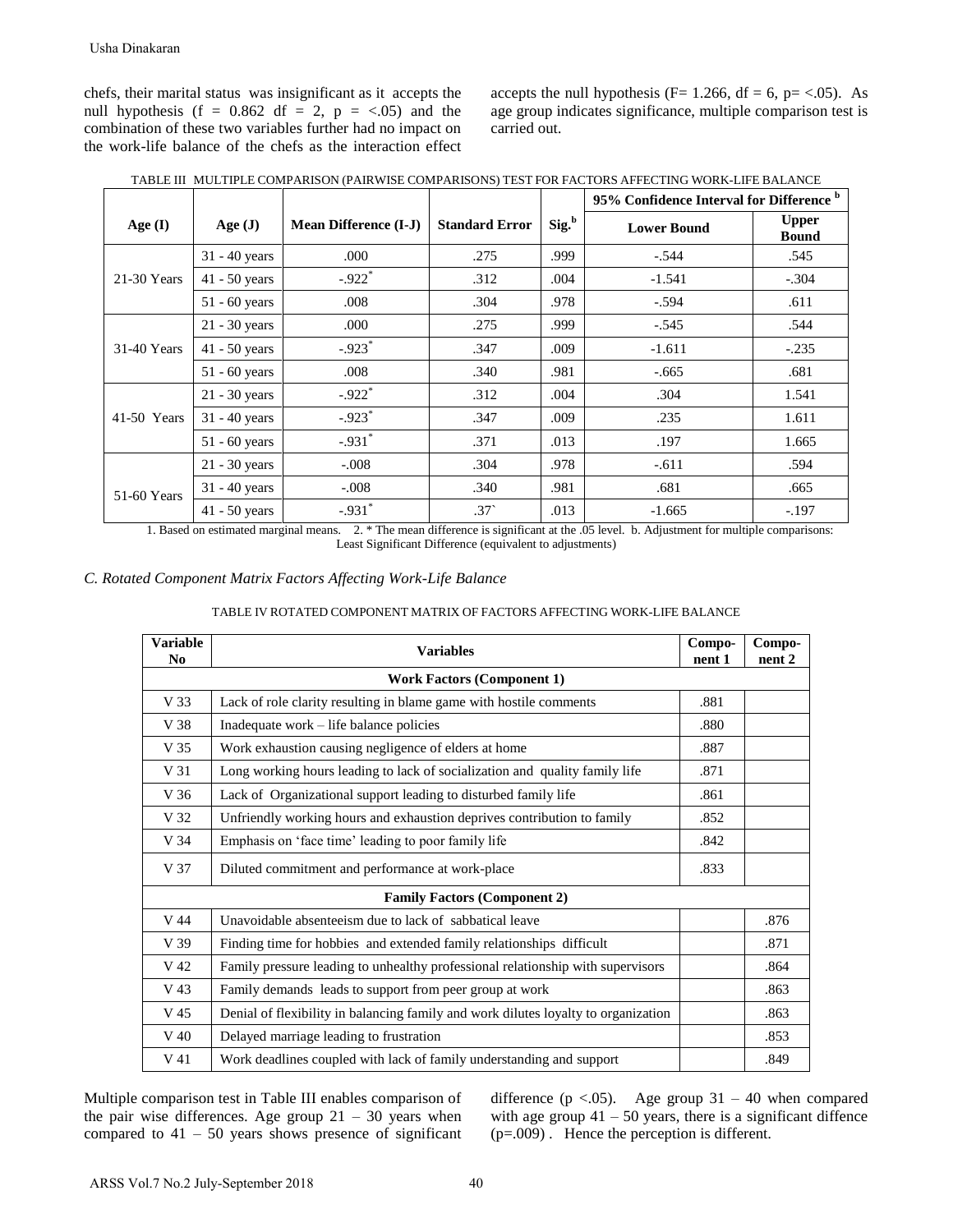In the above Table V the Levene's test is not significant with a p value of 53.9%. This indicates that all the groups are having equal variant. It is one of the assumptions, if met, Factorial ANOVA is accepted.

TABLE V LEVENE'S TEST FOR FACTORS AFFECTING WORK-LIEE BALANCE

| ы влажн |     |     |       |  |  |  |  |  |
|---------|-----|-----|-------|--|--|--|--|--|
|         | dfl | df2 |       |  |  |  |  |  |
| 0.904   |     | . . | 0.539 |  |  |  |  |  |

The rotated component matrix, undertaken to extract the important factors, as seen in Table IV showed that there are

#### TABLE VI RELIABILITY TEST RESULTS OF WORK FACTORS AND FAMILY FACTORS

| <b>Work Factors</b>     |            | <b>Family Factors</b>         |  |
|-------------------------|------------|-------------------------------|--|
| <b>Cronbach's Alpha</b> | N of Items | Cronbach's Alpha   N of Items |  |
| .994                    |            | 993                           |  |

In Table VI, the first component, work factors have eight variables and the second component, family factors have seven variables and all the variables are tested with help of reliability test. If the Cronbach's reliability is greater than

*E. Impact Factors Affecting Work-Life Balance on the Presence of Women Chefs* 

| TABLE VII REGRESSION RESULTS OF FACTORS AFFECTING WORK-LIFE BALANCE |  |
|---------------------------------------------------------------------|--|
|                                                                     |  |

|                |                                                                                                                                                                                                                                                                                                                                                                                              |                                                                      |                                              |                                             |    |                                                |            |                  | Work-Life Balance Factors Influencing the Limited Presence of Women Chefs in Hotel Industry of Bengaluru                                                                                                                                                                                                                                                                                                                                         |  |
|----------------|----------------------------------------------------------------------------------------------------------------------------------------------------------------------------------------------------------------------------------------------------------------------------------------------------------------------------------------------------------------------------------------------|----------------------------------------------------------------------|----------------------------------------------|---------------------------------------------|----|------------------------------------------------|------------|------------------|--------------------------------------------------------------------------------------------------------------------------------------------------------------------------------------------------------------------------------------------------------------------------------------------------------------------------------------------------------------------------------------------------------------------------------------------------|--|
|                | above Table V the Levene's test is not significant<br>p value of 53.9%. This indicates that all the groups<br>ving equal variant. It is one of the assumptions, if met,<br>ial ANOVA is accepted.                                                                                                                                                                                            |                                                                      |                                              |                                             |    | component variables are explained by 7.87%.    |            |                  | two main components, work factors and family factor<br>under this objective each with eight and seven variable<br>respectively, correlated among them. The first componen<br>variable is explained by 88.20 whereas the second                                                                                                                                                                                                                   |  |
|                | LE V LEVENE'S TEST FOR FACTORS AFFECTING WORK-<br>LIFE BALANCE<br>$\mathbf F$<br>df1                                                                                                                                                                                                                                                                                                         | df2<br><b>Sig</b>                                                    |                                              |                                             |    | <b>Balance</b>                                 |            |                  | D. Fitness of Model for Factors Affecting Work Lif                                                                                                                                                                                                                                                                                                                                                                                               |  |
|                | 0.904<br>11<br>otated component matrix, undertaken to extract the<br>tant factors, as seen in Table IV showed that there are                                                                                                                                                                                                                                                                 | 0.539<br>111                                                         |                                              |                                             |    |                                                |            |                  | After observing very good loading and explanation o<br>variables by more than the standard in rotated component<br>matrices, we can check the individual construct reliability.                                                                                                                                                                                                                                                                  |  |
|                |                                                                                                                                                                                                                                                                                                                                                                                              | TABLE VI RELIABILITY TEST RESULTS OF WORK FACTORS AND FAMILY FACTORS |                                              |                                             |    |                                                |            |                  |                                                                                                                                                                                                                                                                                                                                                                                                                                                  |  |
|                |                                                                                                                                                                                                                                                                                                                                                                                              |                                                                      | <b>Work Factors</b>                          |                                             |    | <b>Family Factors</b>                          |            |                  |                                                                                                                                                                                                                                                                                                                                                                                                                                                  |  |
|                |                                                                                                                                                                                                                                                                                                                                                                                              | <b>Cronbach's Alpha</b>                                              |                                              | N of Items                                  |    | <b>Cronbach's Alpha</b>                        | N of Items |                  |                                                                                                                                                                                                                                                                                                                                                                                                                                                  |  |
|                |                                                                                                                                                                                                                                                                                                                                                                                              | .994                                                                 |                                              | 8                                           |    | .993                                           | 7          |                  |                                                                                                                                                                                                                                                                                                                                                                                                                                                  |  |
|                | ble VI, the first component, work factors have eight<br>les and the second component, family factors have<br>variables and all the variables are tested with help of<br>lity test. If the Cronbach's reliability is greater than<br>vact Factors Affecting Work-Life Balance on the Presence of Women Chefs                                                                                  | TABLE VII REGRESSION RESULTS OF FACTORS AFFECTING WORK-LIFE BALANCE  |                                              |                                             |    | respectively which are more than the expected. |            |                  | 0.7, it is good but the above sets in Table VI indicat<br>Cronbach's are 0.994 and 0.993 for the two component                                                                                                                                                                                                                                                                                                                                   |  |
|                |                                                                                                                                                                                                                                                                                                                                                                                              |                                                                      | <b>Unstandardized</b><br><b>Coefficients</b> | <b>Standar</b><br>dized<br>Coefficie<br>nts |    | t                                              | <b>Sig</b> |                  | <b>Collinearity Statistics</b>                                                                                                                                                                                                                                                                                                                                                                                                                   |  |
|                | <b>Model</b>                                                                                                                                                                                                                                                                                                                                                                                 | B                                                                    | <b>Standard</b><br><b>Error</b>              | <b>Beta</b>                                 |    |                                                |            | <b>Tolerance</b> | <b>VIF</b>                                                                                                                                                                                                                                                                                                                                                                                                                                       |  |
| 1              | Constant                                                                                                                                                                                                                                                                                                                                                                                     | $-0.002$                                                             | 0.24                                         |                                             |    | $-0.069$                                       | 0.945      |                  |                                                                                                                                                                                                                                                                                                                                                                                                                                                  |  |
|                | Variable 36                                                                                                                                                                                                                                                                                                                                                                                  | 0.331                                                                | 0.24                                         | 0.355                                       |    | 13.917                                         | .000       | 0.144            | 6.923                                                                                                                                                                                                                                                                                                                                                                                                                                            |  |
|                | Variable 37                                                                                                                                                                                                                                                                                                                                                                                  | 0.206                                                                | 0.24                                         | 0.223                                       |    | 8.740                                          | .000       | 0.144            | 6.930                                                                                                                                                                                                                                                                                                                                                                                                                                            |  |
|                | Variable 40                                                                                                                                                                                                                                                                                                                                                                                  | 0.230                                                                | 0.28                                         | 0.243                                       |    | 8.029                                          | .000       | 0.107            | 9.308                                                                                                                                                                                                                                                                                                                                                                                                                                            |  |
|                | Variable 43                                                                                                                                                                                                                                                                                                                                                                                  | 0.235                                                                | 0.28                                         | 0.239                                       |    | 8.321                                          | .000       | 0.114            | 8.764                                                                                                                                                                                                                                                                                                                                                                                                                                            |  |
| F Value<br>Sig |                                                                                                                                                                                                                                                                                                                                                                                              |                                                                      | 2628.044<br>0.000                            |                                             |    |                                                |            |                  |                                                                                                                                                                                                                                                                                                                                                                                                                                                  |  |
| R              |                                                                                                                                                                                                                                                                                                                                                                                              |                                                                      | .994                                         |                                             |    |                                                |            |                  |                                                                                                                                                                                                                                                                                                                                                                                                                                                  |  |
| R Square       |                                                                                                                                                                                                                                                                                                                                                                                              |                                                                      | .989                                         |                                             |    |                                                |            |                  |                                                                                                                                                                                                                                                                                                                                                                                                                                                  |  |
|                | <b>Adjusted R Square</b>                                                                                                                                                                                                                                                                                                                                                                     |                                                                      | .989                                         |                                             |    |                                                |            |                  |                                                                                                                                                                                                                                                                                                                                                                                                                                                  |  |
| Durban Watson  |                                                                                                                                                                                                                                                                                                                                                                                              |                                                                      | 1.981                                        |                                             |    |                                                |            |                  |                                                                                                                                                                                                                                                                                                                                                                                                                                                  |  |
|                | Predictors (Constant)                                                                                                                                                                                                                                                                                                                                                                        |                                                                      | Variables 36, 37, 40, 43                     |                                             |    |                                                |            |                  |                                                                                                                                                                                                                                                                                                                                                                                                                                                  |  |
|                | Dependent Variable                                                                                                                                                                                                                                                                                                                                                                           |                                                                      | Work-Life Balance (D3)                       |                                             |    |                                                |            |                  |                                                                                                                                                                                                                                                                                                                                                                                                                                                  |  |
|                | VII represents the regression results of work life<br>e issues. Based on the above table, the F value<br>044 and $p < .05$ indicate there is relationship between<br>dent variable and the predictor variables.<br>bility of F statistics is $\leq$ the level of significance<br>, the null hypothesis that there is no linear relationship<br>en the independent and dependent variables is |                                                                      |                                              | Since the                                   |    |                                                |            |                  | rejected. The alternate hypothesis that there is relationship<br>between the variables is supported. All the four variable<br>included in the analysis against the outcome variable, ar<br>significant at 1% significant level with positive relationship<br>(unstandardized B value are all positive). For even one uni<br>of increase of the independent variables, (1) lack of<br>organizational support leading to disturbed family life, (2 |  |
|                |                                                                                                                                                                                                                                                                                                                                                                                              |                                                                      |                                              |                                             | 41 |                                                |            |                  | ARSS Vol.7 No.2 July-September 2018                                                                                                                                                                                                                                                                                                                                                                                                              |  |

Table VII represents the regression results of work life balance issues. Based on the above table, the F value 2628.044 and  $p < .05$  indicate there is relationship between dependent variable and the predictor variables. Since the probability of F statistics is  $\leq$  the level of significance (0.05), the null hypothesis that there is no linear relationship between the independent and dependent variables is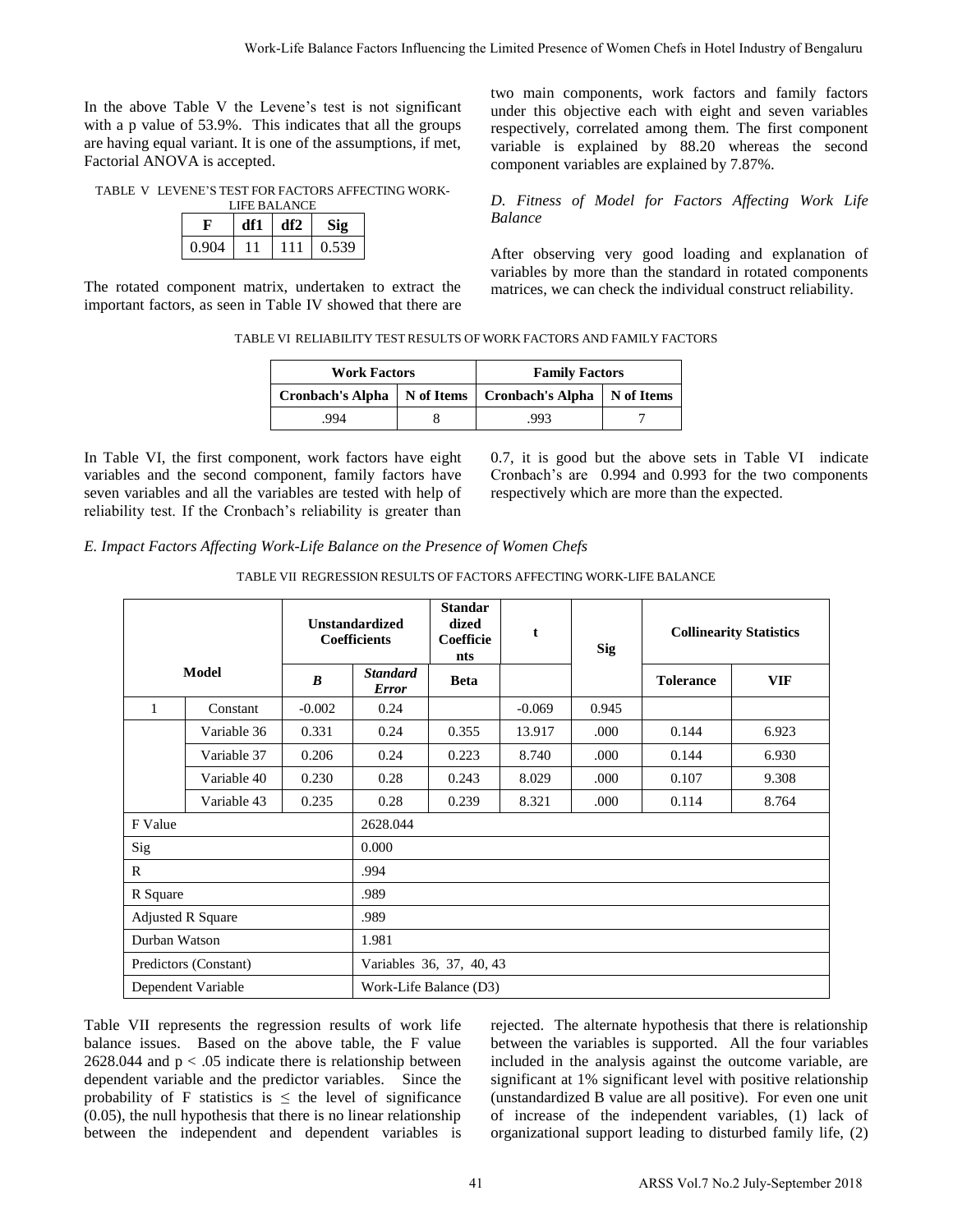diluted commitment and performance at work place, (3) delayed marriage leading to frustration and (4) family demands leading to expectations of support from peer group at work, the dependent variable increases by 0.331, 0.206, 0.230 and 0.235 respectively.

It is evident that lack of organizational support is leading to disturbed family life, diluted commitment and performance at work place, delayed marriage leading to frustration and family demands leading to expectations of support from peer group at work. Such long working hours lead to both mental and physical exhaustion and that does not permit the woman to take part in social or family life enthusiastically (Ko 2012). Young women chefs with offspring find it difficult to manage their life shouldering the additional duty of running the household (Lopez - Claros & Zahidi, 2005). Though the couples share the duty of childcare in families with dual income, women ultimately become the primary caregiver (Budworth, Enns, & Rowbotham, 2008). Ultimately it becomes the primary responsibility of women to manage her work and life making it difficult to overcome the associated problems. Usha Dinakaran<br>
Usha Dinakaran<br>
Ushay dimuniment and performance at work place, (3)<br>
ulchyd marnings loading to framention and (4) family<br>
hemands leading to expectations of support from peer group<br>
two wish, the dependen

## **V. FINDINGS**

In terms of work factors, the women chefs agree that work factors act as a challenge to their professional life. In terms of family factors, the women chefs agree to the fact that family factors influence work- life balance. Overall the women chefs agree that work life balance problems affect them. The perception of women chefs in the four groups of age has a significant influence on the work - life balance while there is no significant difference in the influence of the three marital status groups.The two, work factors and family factors were significant towards Work-Life Balance.

Lack of organizational support leading to disturbed family life, diluted commitment and performance at work place, delayed marriage leading to frustration and family demands leading to expectations of support from peer group at work contributed the most towards the problems of women chefs maintaining work-life balance within the hotel industry. Out of the four variables, lack of organizational support leading to disturbed family life and family demands leading to expectations of support from peer group at work, have a higher influence than the other variables on the presence of women chefs in the hotel industry.

## **VI. RECOMMENDATIONS**

With increasing social media pressure for establishing gender equal workplaces, the management of hotel industry could focus on introducing changes in their company policies and even make efforts to change the work culture and environment, provide more flexibilities for women, be more considerate towards the work-life balance pressures and most importantly, provide equal opportunities for the women chefs to proceed up the professional ladder in the hotel industry. Women chefs should also comprehend that

inequality in work and life is a natural phenomenon which is progressive with different phases of personal and professional life. The onus is on the women chefs to thoroughly analyse and evaluate their personal needs, professional capability and potential besides the opportunities obtainable within the hotel industry and outside before compromising on work and family. They need to evaluate and understand their requirements at each stage of their life and choose the right blend of work and life activities for healthier integration of work and life.

### **VII. CONCLUSION**

Conclusions can be drawn from the findings of both primary and secondary data analysis. Factors which were found to impact the overall work-life balance among women chefs include long working hours leading to lack of socializing, lack of time for hobbies and leisure, inadequate work-life balance policies and work deadlines and lack of family support. This situation in the male-dominated hotel industry for women chefs is further exacerbated since the male dominance encourages definitional power to enforce discriminatory practices against women (Martin & Barnard, 2013).

#### **REFERENCES**

- [1] Allen, T. D. (2001). Family-Supportive Work Environments: The Role of Organizational Perceptions. *Journal of Vocational Behavior*, *58*(3), 414-435.
- [2] Buddhapriya, Sanghamitra. (2009). Work-Family Challenges and Their Impact on Career Decisions: A Study of Indian Women Professionals. *Vikalpa 34*(1): 31–45.
- [3] Budworth, M., Enns, R., & Rowbotham, K. (2008). Shared Identity and Strategic Choice in Dual Career [3] Couples. *Gender in Management: An International Journal*, *23*(2), 103 - 119.
- [4] Davidson, Sarah *et al*. (2012). Women in Orthodontics and Work-Family Balance: Challenges and Strategies. *Journal of the Canadian Dental Association*. *78*(1).
- [5] Dembe, A. E., Erickson, J. B., Delbos, R.G & Banks, S. M. (2005). The impact of overtime and long work hours on occupational injuries and illnesses: new evidence from the United States. Occupational and Environmental Medicine, *62*(9), 588-597.
- [6] Frone, M. R. (2003). Work-family balance. Handbook of Occupational Health Psychology, Washington, D. C.: American Psychological Association, *143*(62).
- [7] Guest, D. E. (2002). Perspectives on the study of work-life balance. Social Science Information, *41*, 255-279.
- [8] Hsieh, Y, and P. D. Eggers. (2010). Coping Strategies Used by Lodging Managers to Balance Work and Personal Lives: An Exploratory Study. International Journal of Hospitality & Tourism Administration *11*, 39–58.
- [9] Karatepe, O. M. (2013). The Effects of Work Overload and Work-Family Conflict on Job Embeddedness and Job Performance: The Mediation of Emotional Exhaustion. International Journal of Contemporary Hospitality Management *25*(4), 614–34.
- [10] Kehl, Tim. (2012). 12 Key Strategies to Achieving a Work-Life Balance. Industry Week.
- [11] Ko, Wen Hwa. (2012). the Relationships among Professional Competence, Job Satisfaction and Career Development Confidence for Chefs in Taiwan. International Journal of Hospitality Management *31*(3), 1004–11.
- [12] Lopez Claros, A., & Zahidi, S. (2005). Women's Empowerment-Measuring the Global Gender Gap: Harvard Business Review.
- [13] Martin, Phiona, and Barnard, Antoni. (2013). The Experience of Women in Male-Dominated Occupations: A Constructivist Grounded Theory Inquiry. SA Journal of Industrial Psychology *39*(2): 1–12.